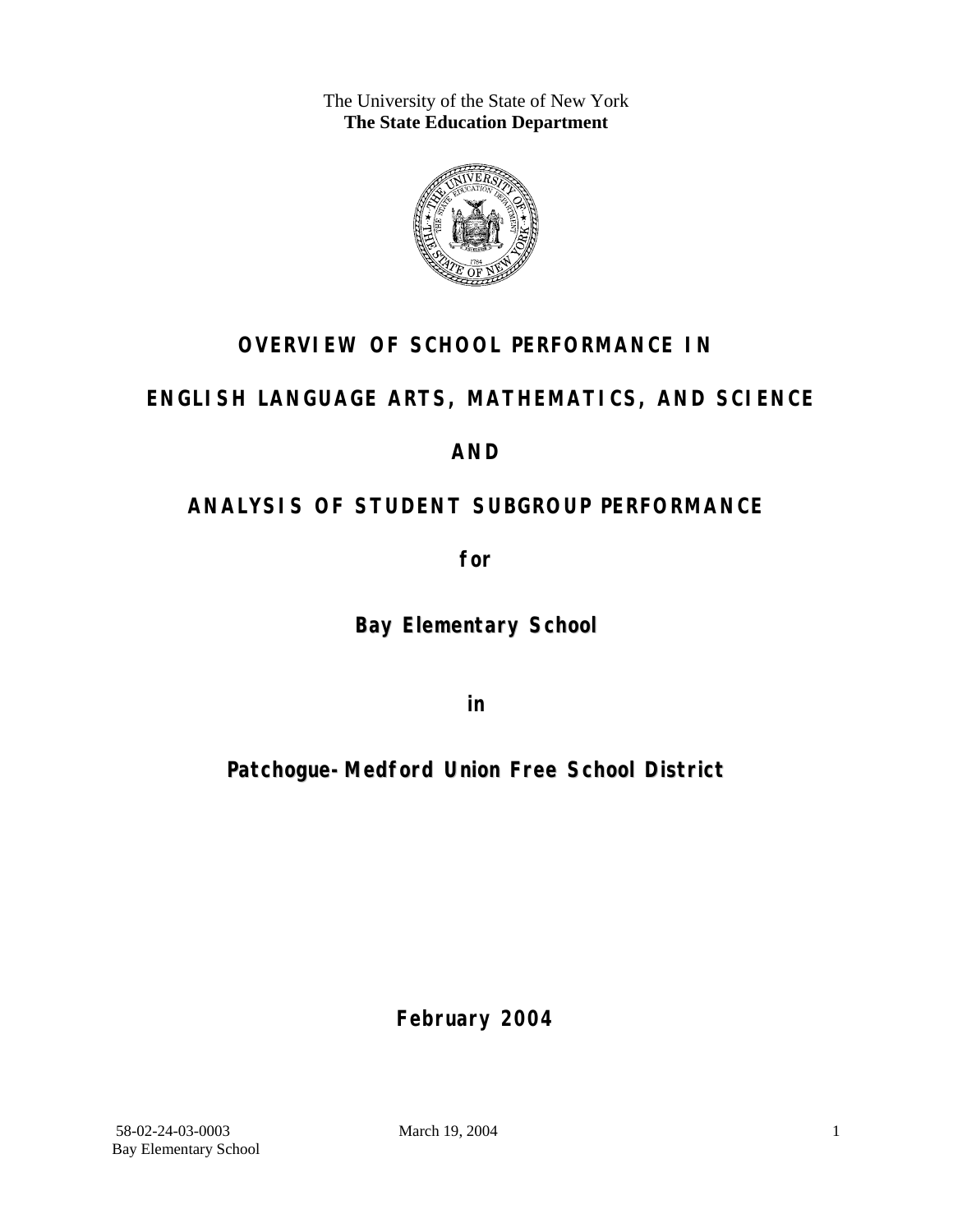#### **THE UNIVERSITY OF THE STATE OF NEW YORK**

#### **Regents of The University**

| Tonawanda             |
|-----------------------|
| <b>Hollis</b>         |
| Staten Island         |
| New Rochelle          |
| Peru                  |
| Huntington            |
| <b>North Syracuse</b> |
| New York              |
| <b>Belle Harbor</b>   |
| <b>Buffalo</b>        |
| Hartsdale             |
| Albany                |
| <b>Bronx</b>          |
| New York              |
| <b>Binghamton</b>     |
| Rochester             |

#### **President of The University and Commissioner of Education**

RICHARD P. MILLS

**Deputy Commissioner for Elementary, Middle, Secondary and Continuing Education**  JAMES A. KADAMUS

#### **Coordinator, School Operations and Management Services**

CHARLES SZUBERLA

#### **Coordinator, Information and Reporting Services**

MARTHA P. MUSSER

The State Education Department does not discriminate on the basis of age, color, religion, creed, disability, marital status, veteran status, national origin, race, gender, genetic predisposition or carrier status, or sexual orientation in its educational programs, services and activities. Portions of this publication can be made available in a variety of formats, including braille, large print or audio tape, upon request. Inquiries concerning this policy of nondiscrimination should be directed to the Department's Office for Diversity, Ethics, and Access, Room 530, Education Building, Albany, NY 12234. **Requests for additional copies of this publication may be made by contacting the Publications Sales Desk, Room 309, Education Building, Albany, NY 12234.** 

Please address all correspondence about this report that is not related to data corrections to:

*School Report Card Coordinator Information and Reporting Services Team New York State Education Department Room 863 EBA 89 Washington Avenue Albany, NY 12234*  E-mail: *RPTCARD@mail.nysed.gov*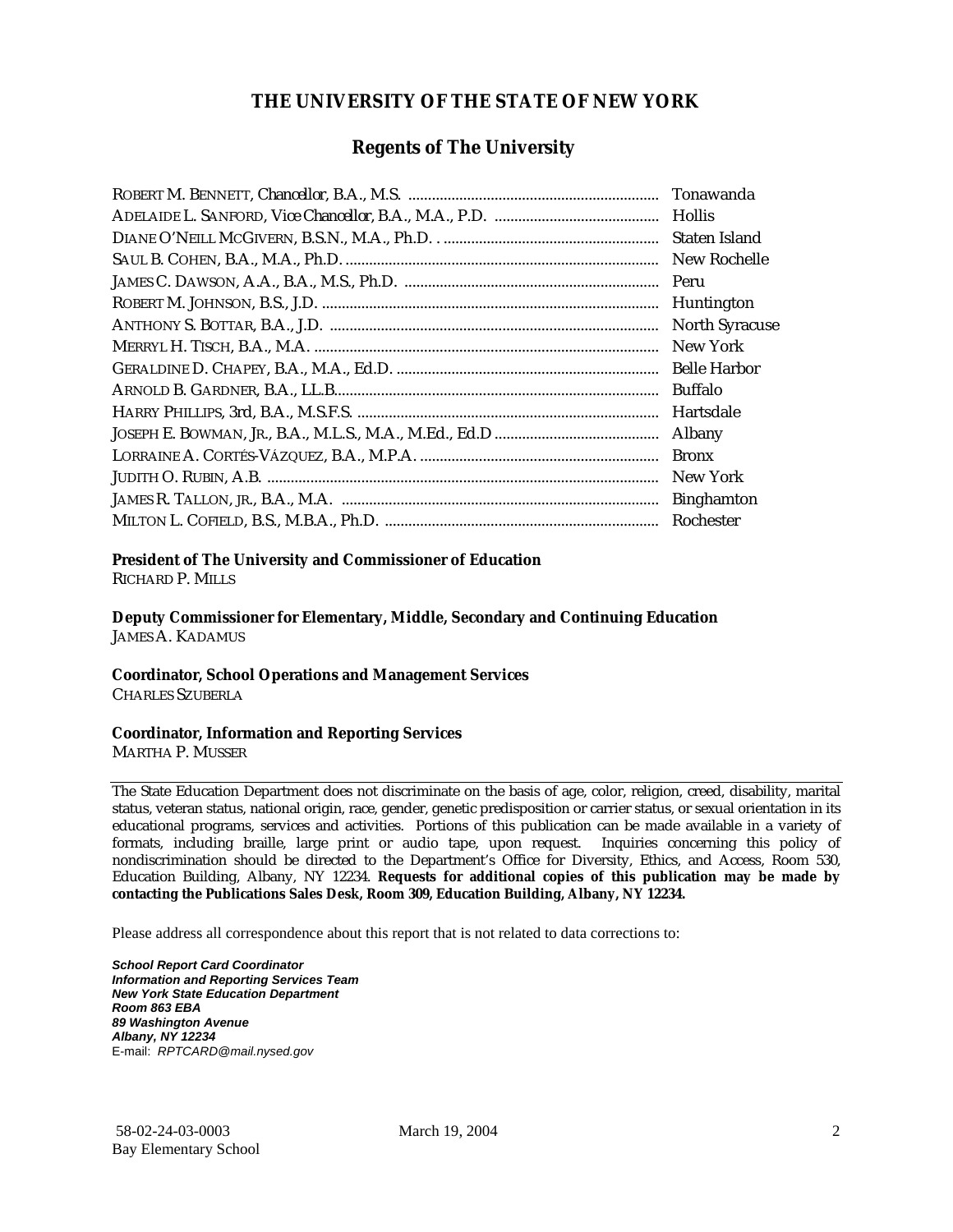The *New York State School Report Card* is an important part of the Board of Regents effort to raise learning standards for all students. It provides information to the public on student performance and other measures of school and district performance. Knowledge gained from the school report card on a school's strengths and weaknesses can be used to improve instruction and services to students.

The *New York State School Report Card* consists of three parts: the *Overview of School Performance in English Language Arts, Mathematics, and Science and Analysis of Student Subgroup Performance,* the *Comprehensive Information Report,* and the *School Accountability Report*. The *Overview and Analysis* presents performance data on measures required by the federal No Child Left Behind Act: English, mathematics, science, and graduation rate. Performance data on other State assessments can be found in the *Comprehensive Information Report*. The *School Accountability Report* provides information as to whether a school is making adequate progress toward enabling all students to achieve proficiency in English and mathematics.

State assessments are designed to help ensure that all students reach high learning standards. They show whether students are getting the foundation knowledge they need to succeed at the elementary, middle, and commencement levels and beyond. The State requires that students who are not making appropriate progress toward the standards receive academic intervention services.

In the *Overview*, performance on the elementary- and middle-level assessments in English language arts and mathematics and on the middle-level science test is reported in terms of mean scores and the percentage of students scoring at each of the four levels. These levels indicate performance on the standards from seriously deficient to advanced proficiency. Performance on the elementary-level science test is reported in terms of mean scores and the percentage of students making appropriate progress. Regents examination scores are reported in four score ranges. Scores of 65 to 100 are passing; scores of 55 to 64 earn credit toward a local diploma (with the approval of the local board of education). Though each elementary- and middle-level assessment is administered to students in a specific grade, secondary-level assessments are taken by students when they complete the coursework for the core curriculum. Therefore, the performance of students at the secondary level is measured for a student cohort rather than a group of students at a particular grade level. Students are grouped in cohorts according to the year in which they first entered grade 9.

The assessment data in the *Overview and Analysis* are for all tested students in the school, including general-education students and students with disabilities. In the *Overview*, each school's performance is compared with that of schools similar in grade level, district resources, and student needs as indicated by income and limited English proficiency (LEP) status. Each district's performance is compared with that of all public schools statewide. In the *Analysis*, performance is disaggregated by race/ethnicity, disability status, gender, LEP status, income level, and migrant status.

Explanations of terms referred to or symbols used in this part of the school report card may be found in the glossary on the last page. Further information on the school report card may be found in the guide, *Understanding Your School Report Card: February 2004*, available on the Information and Reporting Services Web site at www.emsc.nysed.gov/irts.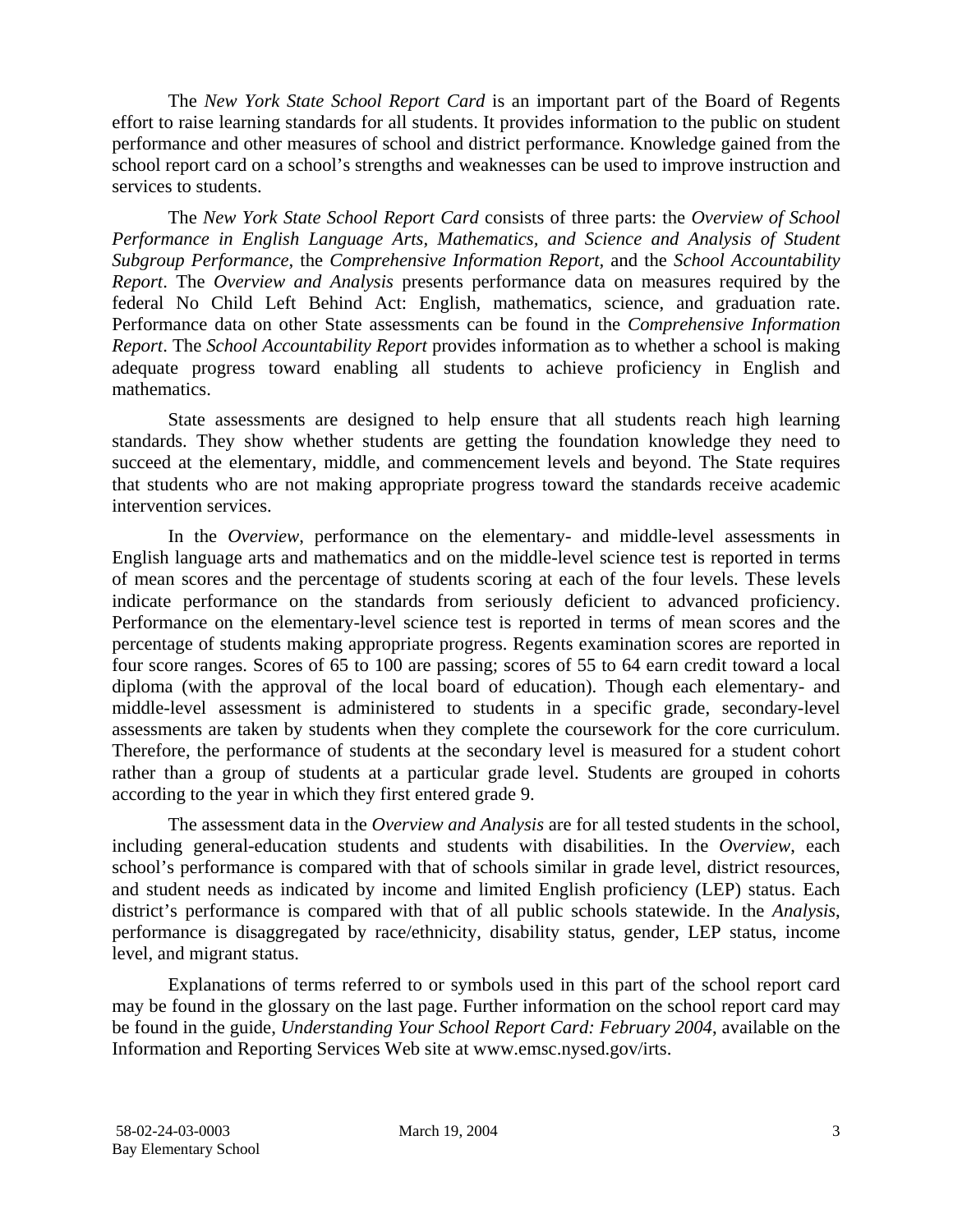# **Overview of School Performance in English Language Arts, Mathematics, and Science**

### **School Profile**

| Principal:<br>Christine Fina |             | (631) 758-1083<br>Phone:  |
|------------------------------|-------------|---------------------------|
| <b>Organization</b>          | Grade Range | <b>Student Enrollment</b> |
| $2002 - 03$                  | $K-5$       | 509                       |

|  | 2001–02 School District-wide Total Expenditure per Pupil | \$11,735 |
|--|----------------------------------------------------------|----------|
|--|----------------------------------------------------------|----------|

### **2002–03 Percentage of Core Classes Taught by Highly Qualified Teachers\***

| <b>Number of Core</b><br><b>Classes</b> | <b>Percent Taught</b><br>by Highly<br>Qualified<br><b>Teachers</b> |
|-----------------------------------------|--------------------------------------------------------------------|
|                                         |                                                                    |
| 14                                      | 100%                                                               |
|                                         |                                                                    |

\*For the 2002-03 school year, SED is reporting that teachers of core classes are highly qualified if they are certified to teach those classes. However, No Child Left Behind (NCLB) imposes requirements beyond certification for some teachers to be considered highly qualified. In future years, when New York State uses the NCLB criteria for reporting, certified teachers must fulfill all NCLB requirements to be counted as highly qualified.

#### **2002–03 Percentage of Teachers with No Valid Teaching Certificate\***

| Number of<br><b>Teachers</b> | <b>Percent with No</b><br><b>Valid Teaching</b><br><b>Certificate</b> |
|------------------------------|-----------------------------------------------------------------------|
| 33                           | ሰ%                                                                    |

\*This count includes teachers with temporary licenses who do not have a valid permanent, provisional, or transitional teaching certificate.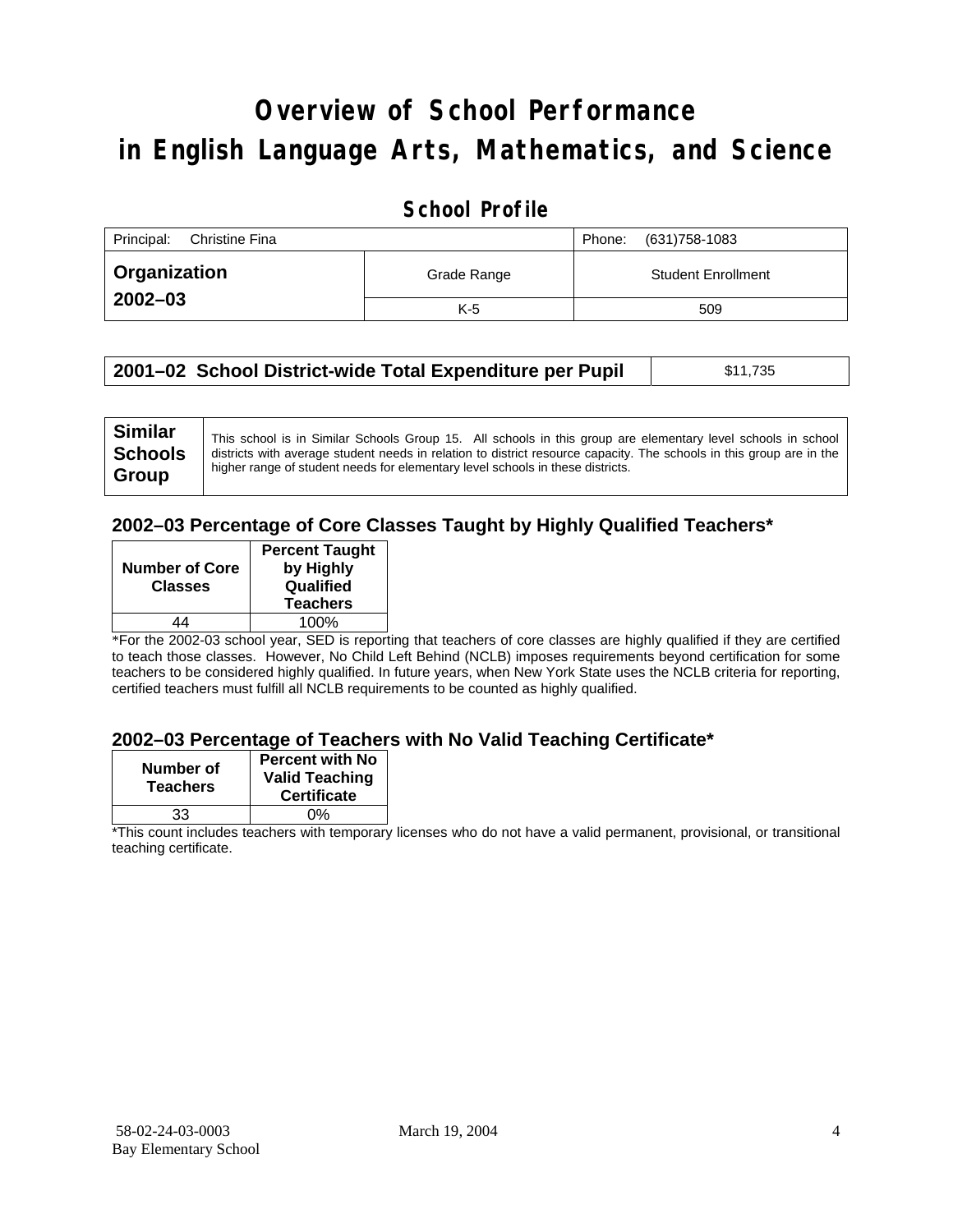English Language Arts



|                                        |                    | <b>Counts of Students Tested</b> |                    |                    |              |                   |
|----------------------------------------|--------------------|----------------------------------|--------------------|--------------------|--------------|-------------------|
| Performance at I<br><b>This School</b> | Level 1<br>455-602 | Level 2<br>603-644               | Level 3<br>645-691 | Level 4<br>692-800 | <b>Total</b> | <b>Mean Score</b> |
| Jan-Feb 2001                           |                    | 15                               | 41                 |                    | 66           | 667               |
| Jan-Feb 2002                           |                    | 20                               | 35                 | 16                 | 72           | 668               |
| Feb 2003                               |                    | 38                               | 40                 | 11                 | 95           | 646               |

|         | Elementary-Level English Language Arts Levels — Listening, Reading, and Writing Standards                 |  |  |  |  |
|---------|-----------------------------------------------------------------------------------------------------------|--|--|--|--|
| Level 4 | These students exceed the standards and are moving toward high performance on the Regents examination.    |  |  |  |  |
| Level 3 | These students meet the standards and, with continued steady growth, should pass the Regents examination. |  |  |  |  |
| Level 2 | These students <b>need extra help</b> to meet the standards and pass the Regents examination.             |  |  |  |  |
| Level 1 | These students have serious academic deficiencies.                                                        |  |  |  |  |

**Performance of Limited English Proficient Students Taking the New York State English as a Second Language Achievement Test (NYSESLAT) as the Measure of English Language Arts Achievement**

| Grade 4 | <b>Number</b><br>Tested | Level 1 | Level 2 | Level 3  | Level 4  |
|---------|-------------------------|---------|---------|----------|----------|
| 2003    |                         | #       | π       | $^{\pi}$ | $^{\pi}$ |

**Performance of Students with Severe Disabilities on the New York State Alternate Assessment (NYSAA) in English** 

| <b>Elementary Level</b> | <b>Number</b><br>Tested | AA-Level 1 | AA-Level 2 | AA-Level 3 | AA-Level 4 |
|-------------------------|-------------------------|------------|------------|------------|------------|
| $2002 - 03$             |                         |            |            |            |            |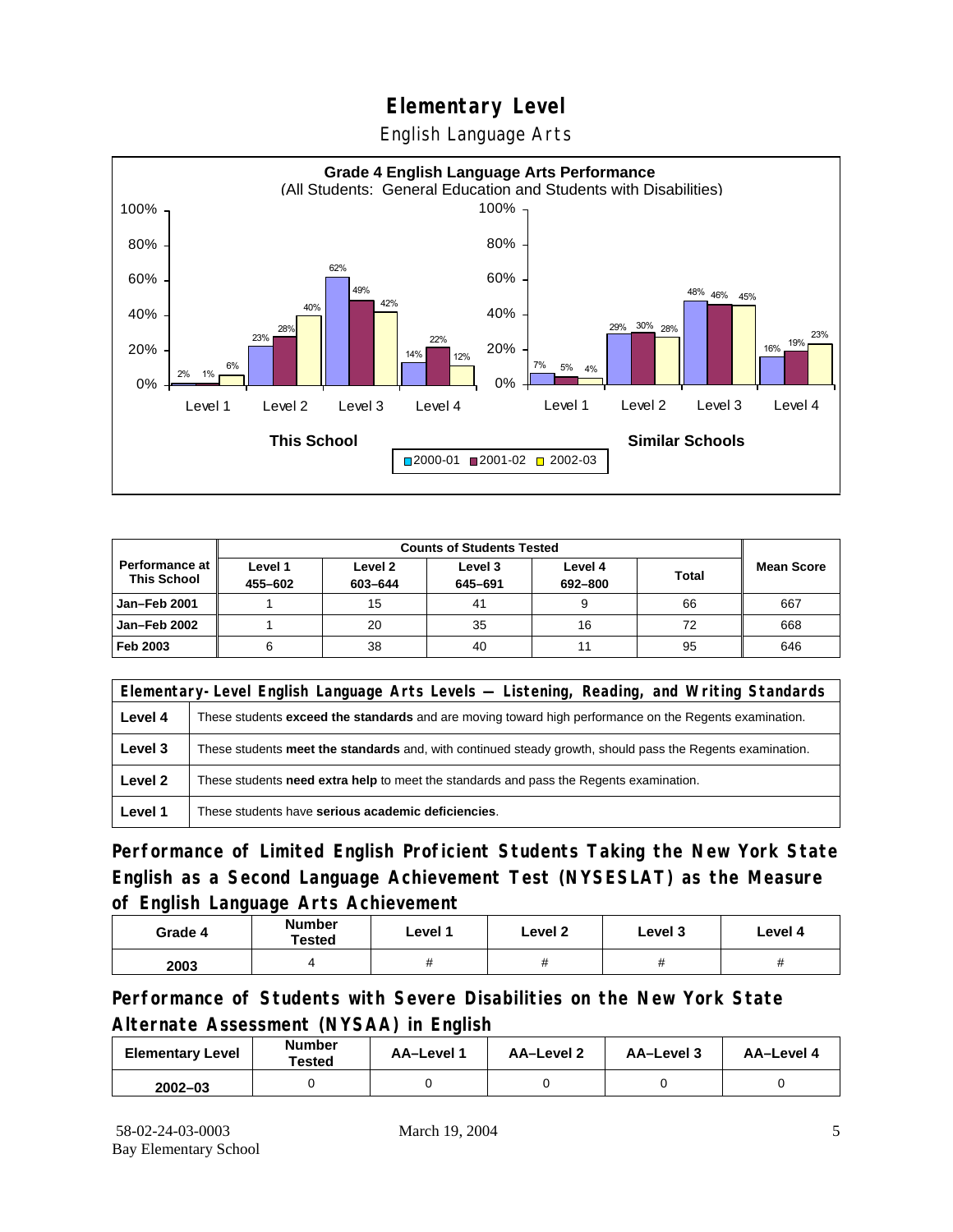### Mathematics



|                                               |                    | <b>Counts of Students Tested</b> |                    |                    |              |                   |  |
|-----------------------------------------------|--------------------|----------------------------------|--------------------|--------------------|--------------|-------------------|--|
| <b>Performance at I</b><br><b>This School</b> | Level 1<br>448-601 | Level 2<br>602-636               | Level 3<br>637-677 | Level 4<br>678-810 | <b>Total</b> | <b>Mean Score</b> |  |
| <b>May 2001</b>                               |                    | 13                               | 35                 | 25                 | 73           | 669               |  |
| May 2002                                      |                    | 15                               | 39                 | 22                 | 76           | 660               |  |
| May 2003                                      |                    | 30                               | 54                 | 10                 | 99           | 645               |  |

|         | Elementary-Level Mathematics Levels -                                                                         |  |  |  |  |
|---------|---------------------------------------------------------------------------------------------------------------|--|--|--|--|
|         | Knowledge, Reasoning, and Problem-Solving Standards                                                           |  |  |  |  |
| Level 4 | These students <b>exceed the standards</b> and are moving toward high performance on the Regents examination. |  |  |  |  |
| Level 3 | These students meet the standards and, with continued steady growth, should pass the Regents examination.     |  |  |  |  |
| Level 2 | These students need extra help to meet the standards and pass the Regents examination.                        |  |  |  |  |
| Level 1 | These students have serious academic deficiencies.                                                            |  |  |  |  |

### **Performance of Students with Severe Disabilities on the New York State Alternate Assessment (NYSAA) in Mathematics**

| <b>Elementary Level</b> | <b>Number</b><br>Tested | AA-Level 1 | AA-Level 2 | AA-Level 3 | AA-Level 4 |  |
|-------------------------|-------------------------|------------|------------|------------|------------|--|
| $2002 - 03$             |                         |            |            |            |            |  |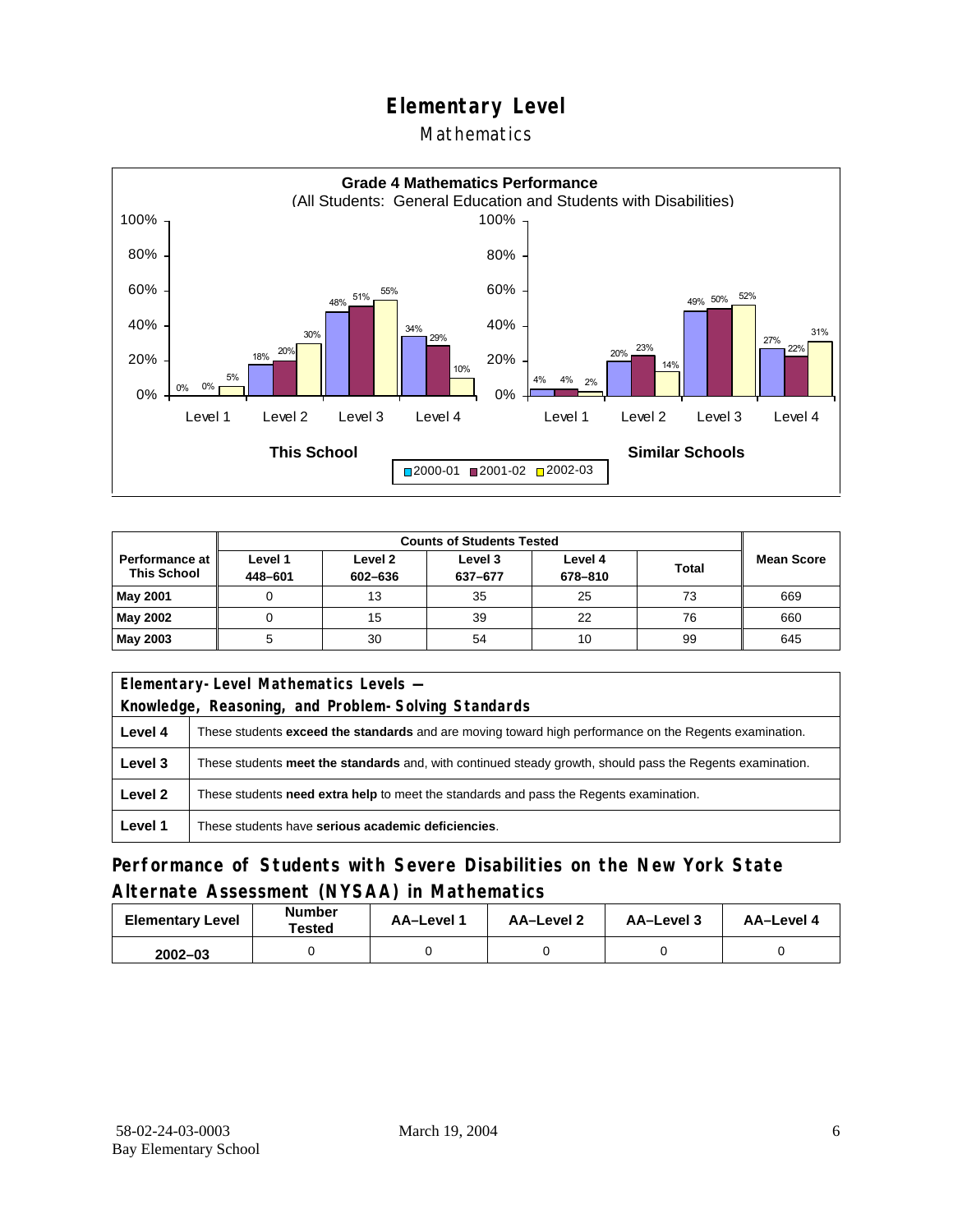Science Multiple-Choice



**All Students** 

|          |    | Number Tested   Number Above SDL   Mean Score |    |  |  |  |  |  |
|----------|----|-----------------------------------------------|----|--|--|--|--|--|
| May 2001 |    | 65                                            | 38 |  |  |  |  |  |
| May 2002 |    |                                               | 37 |  |  |  |  |  |
| May 2003 | 99 |                                               | 34 |  |  |  |  |  |

| Grade 4 Science - Knowledge, Reasoning, and Problem-Solving Standards |                                                                                                                                                                                                                                          |  |  |  |  |  |
|-----------------------------------------------------------------------|------------------------------------------------------------------------------------------------------------------------------------------------------------------------------------------------------------------------------------------|--|--|--|--|--|
| <b>Multiple-Choice</b><br><b>Test Component</b>                       | This component contains 45 multiple-choice questions based upon the New York State Elementary<br>Science Syllabus and referenced to the New York State Learning Standards for Mathematics, Science<br>and Technology (Elementary Level). |  |  |  |  |  |
| <b>State Designated</b>                                               | Students who correctly answer fewer than 30 of the 45 questions of the multiple-choice test component                                                                                                                                    |  |  |  |  |  |
| Level (SDL)                                                           | must receive academic intervention services in the following term of instruction.                                                                                                                                                        |  |  |  |  |  |
| <b>School Mean</b>                                                    | For the multiple-choice test component, the mean score is the average number of correct answers for                                                                                                                                      |  |  |  |  |  |
| <b>Scores</b>                                                         | students tested. If all tested students answered all questions correctly, this score would be 45.                                                                                                                                        |  |  |  |  |  |

## **Elementary Level**

#### Science Performance Test

The elementary-level science test is composed of two sections, the multiple-choice section (described above) and the performance test. The performance test is not used to determine the need for academic intervention services or for accountability purposes because not all students are administered the same three tasks.

| <b>All Students</b>         |                                           |    |  |  |  |  |  |  |  |
|-----------------------------|-------------------------------------------|----|--|--|--|--|--|--|--|
|                             | <b>Number Tested</b><br><b>Mean Score</b> |    |  |  |  |  |  |  |  |
| May 2001                    | 68                                        | 41 |  |  |  |  |  |  |  |
| May 2002                    | 75                                        | 39 |  |  |  |  |  |  |  |
| <b>May 2003</b><br>32<br>94 |                                           |    |  |  |  |  |  |  |  |

### **Performance of Students with Severe Disabilities on the New York State Alternate Assessment (NYSAA) in Science**

| <b>Elementary Level</b> | <b>Number</b><br>Tested | AA-Level 1 | <b>AA-Level 2</b> | AA-Level 3 | AA-Level 4 |  |
|-------------------------|-------------------------|------------|-------------------|------------|------------|--|
| $2002 - 03$             |                         |            |                   |            |            |  |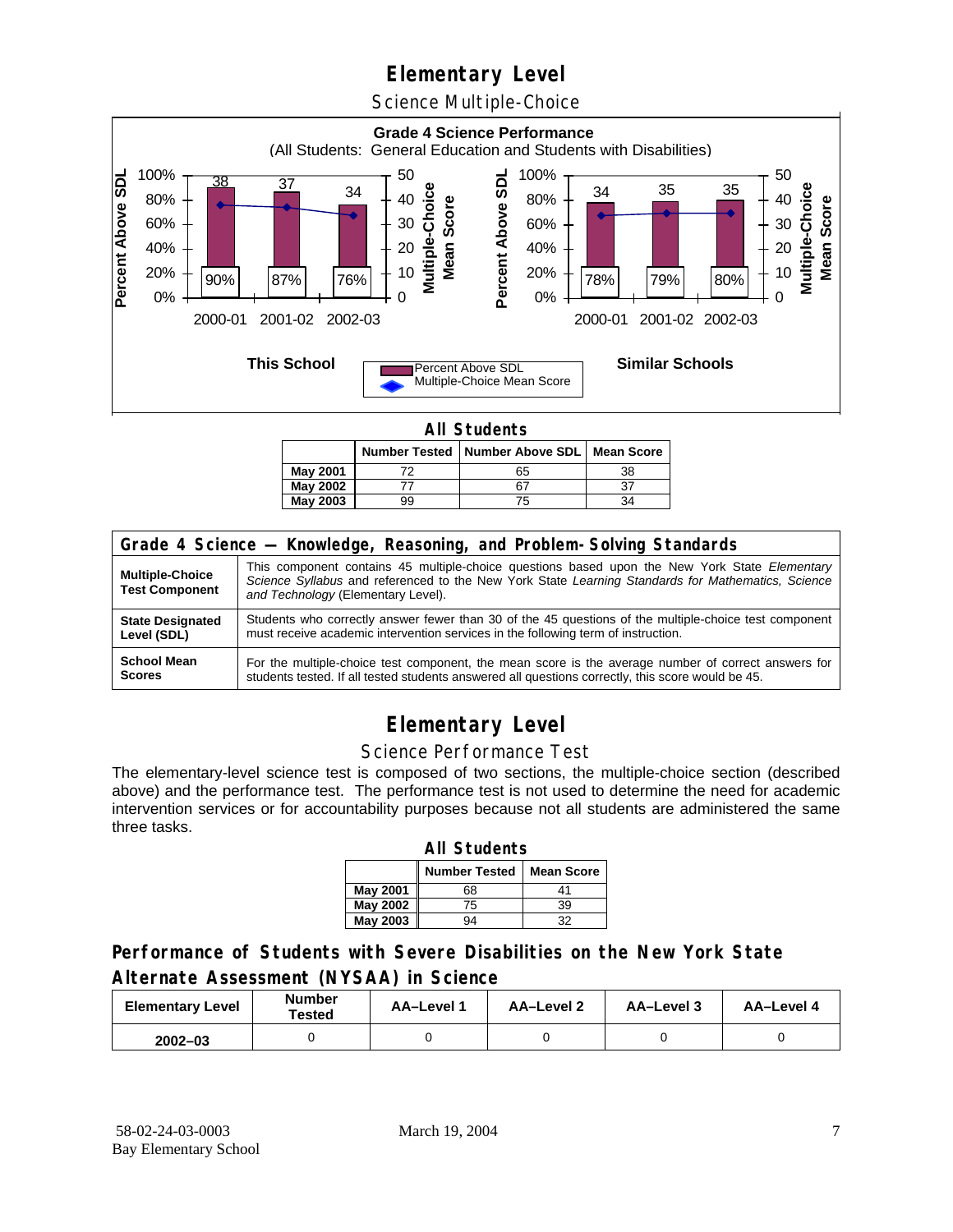# **Analysis of Student Subgroup Performance**

Historically, on State assessments the average performance of Black, Hispanic, and Native American students has been lower than that of White and Asian students. Similarly, students from lowincome families have not performed as well as those from higher income families. A high priority of the Board of Regents is to eliminate these gaps in student performance. In addition, Title I of the federal Elementary and Secondary Education Act includes explicit requirements "to ensure that students served by Title I are given the same opportunity to achieve to high standards and are held to the same high expectations as all students in each State."

This section of the school report card provides performance data for two years by racial/ethnic group, disability status, gender, English proficiency status, income level, and migrant status. The purpose of the student subgroup analyses is to determine if students who perform below the standards in any school tend to fall into particular groups, such as minority students, limited English proficient students, or economically disadvantaged students. If these analyses provide evidence that students in one of the groups achieve at a lower level than other students, the school and community should examine the reasons for this lower performance and make necessary changes in curriculum, instruction, and student support services to remedy these performance gaps. If your school did not report data for the 2002-03 school year for a subject and grade, a table showing data for subgroups in that subject and grade will not be included in the *Analysis*.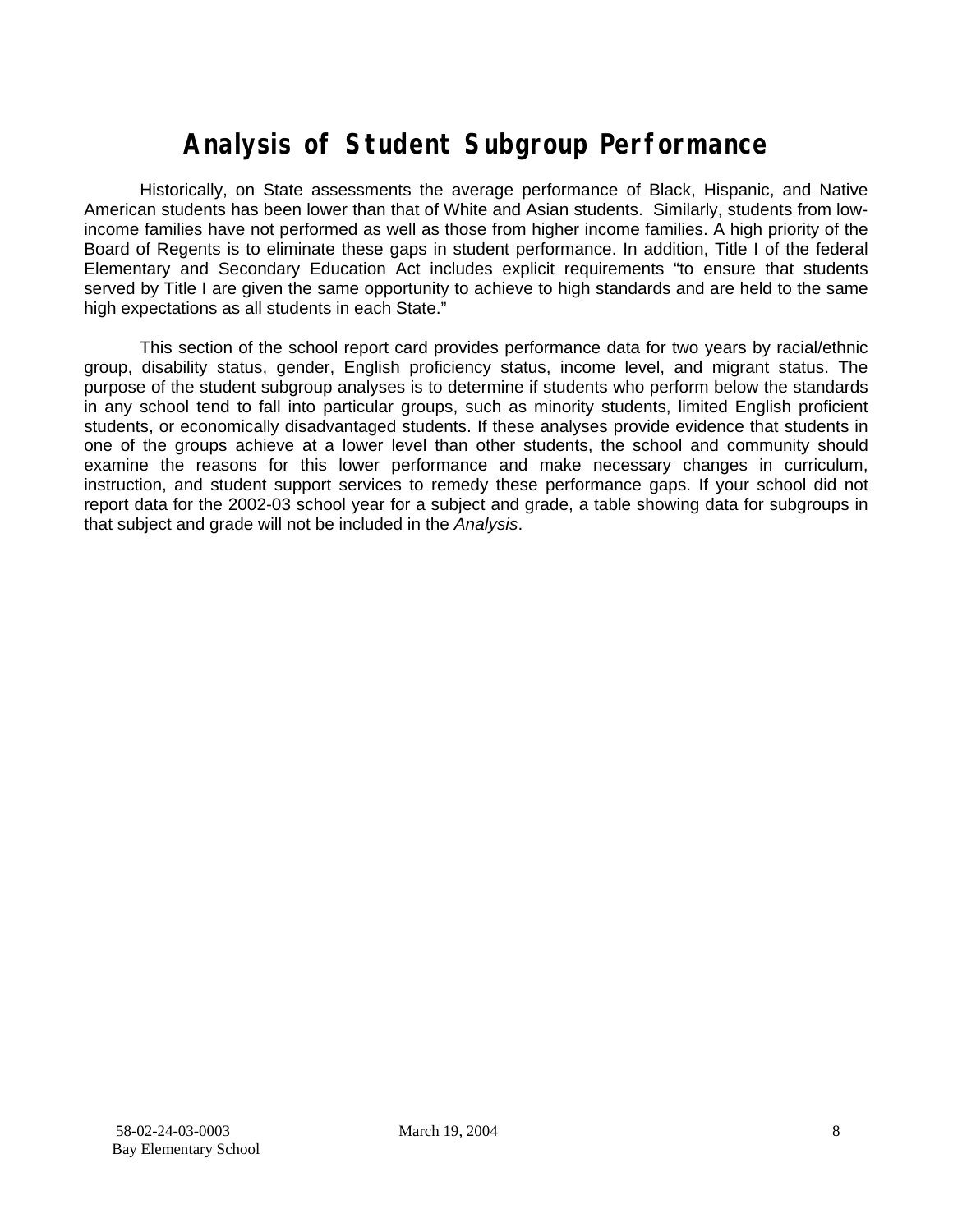### English Language Arts

|                                              | ັ<br>$2001 - 02$                                                                   |         |         |               | 2002-03                                                           |             |             |           |
|----------------------------------------------|------------------------------------------------------------------------------------|---------|---------|---------------|-------------------------------------------------------------------|-------------|-------------|-----------|
| <b>Student Subgroup</b>                      | <b>Percentages of Tested</b><br><b>Students Scoring at Levels</b><br><b>Tested</b> |         |         | <b>Tested</b> | <b>Percentages of Tested</b><br><b>Students Scoring at Levels</b> |             |             |           |
|                                              |                                                                                    | $2 - 4$ | $3 - 4$ | 4             |                                                                   | $2 - 4$     | $3 - 4$     | 4         |
| <b>Results by Race/Ethnicity</b>             |                                                                                    |         |         |               |                                                                   |             |             |           |
| American Indian/Alaskan Native               | $\mathbf 0$                                                                        | 0%      | 0%      | 0%            | $\mathbf{1}$                                                      | s           | s           | ${\tt s}$ |
| <b>Black</b>                                 | 4                                                                                  | s       | s       | s             | 3                                                                 | s           | s           | s         |
| Hispanic                                     | 12                                                                                 | s       | s       | s             | 23                                                                | 87%         | 35%         | 13%       |
| Asian or Pacific Islander                    | $\mathbf 0$                                                                        | 0%      | 0%      | 0%            | $\mathbf{1}$                                                      | s           | s           | s         |
| White                                        | 56                                                                                 | 100%    | 77%     | 25%           | 67                                                                | 96%         | 58%         | 12%       |
| Total                                        | 72                                                                                 | 99%     | 71%     | 22%           | 95                                                                | 94%         | 54%         | 12%       |
| Small Group Totals (s)                       | 16                                                                                 | 94%     | 50%     | 13%           | 5                                                                 | 100%        | 80%         | 0%        |
| <b>Results by Disability Status</b>          |                                                                                    |         |         |               |                                                                   |             |             |           |
| General-education students                   | 54                                                                                 | 98%     | 76%     | 26%           | 71                                                                | 99%         | 63%         | 14%       |
| Students with disabilities                   | 18                                                                                 | 100%    | 56%     | 11%           | 24                                                                | 79%         | 25%         | 4%        |
| Total                                        | 72                                                                                 | 99%     | 71%     | 22%           | 95                                                                | 94%         | 54%         | 12%       |
| <b>Results by Gender</b>                     |                                                                                    |         |         |               |                                                                   |             |             |           |
| Female                                       | 32                                                                                 | 100%    | 75%     | 28%           | 49                                                                | 94%         | 51%         | 10%       |
| Male                                         | 40                                                                                 | 98%     | 68%     | 18%           | 46                                                                | 93%         | 57%         | 13%       |
| Total                                        | 72                                                                                 | 99%     | 71%     | 22%           | 95                                                                | 94%         | 54%         | 12%       |
| <b>Results by English Proficiency Status</b> |                                                                                    |         |         |               |                                                                   |             |             |           |
| English proficient                           | 72                                                                                 | 99%     | 71%     | 22%           | 92                                                                | s           | s           | s         |
| Limited English proficient                   | $\pmb{0}$                                                                          | 0%      | 0%      | 0%            | 3                                                                 | $\mathbf s$ | $\mathbf s$ | s         |
| Total                                        | 72                                                                                 | 99%     | 71%     | 22%           | 95                                                                | 94%         | 54%         | 12%       |
| <b>Results by Income Level</b>               |                                                                                    |         |         |               |                                                                   |             |             |           |
| Economically disadvantaged                   | 19                                                                                 | 95%     | 53%     | 11%           | 39                                                                | 90%         | 46%         | 8%        |
| Not disadvantaged                            | 53                                                                                 | 100%    | 77%     | 26%           | 56                                                                | 96%         | 59%         | 14%       |
| Total                                        | 72                                                                                 | 99%     | 71%     | 22%           | 95                                                                | 94%         | 54%         | 12%       |
| <b>Results by Migrant Status</b>             |                                                                                    |         |         |               |                                                                   |             |             |           |
| Migrant family                               | $\mathbf 0$                                                                        | 0%      | 0%      | 0%            | 0                                                                 | 0%          | 0%          | 0%        |
| Not migrant family                           | 72                                                                                 | 99%     | 71%     | 22%           | 95                                                                | 94%         | 54%         | 12%       |
| Total                                        | 72                                                                                 | 99%     | 71%     | 22%           | 95                                                                | 94%         | 54%         | 12%       |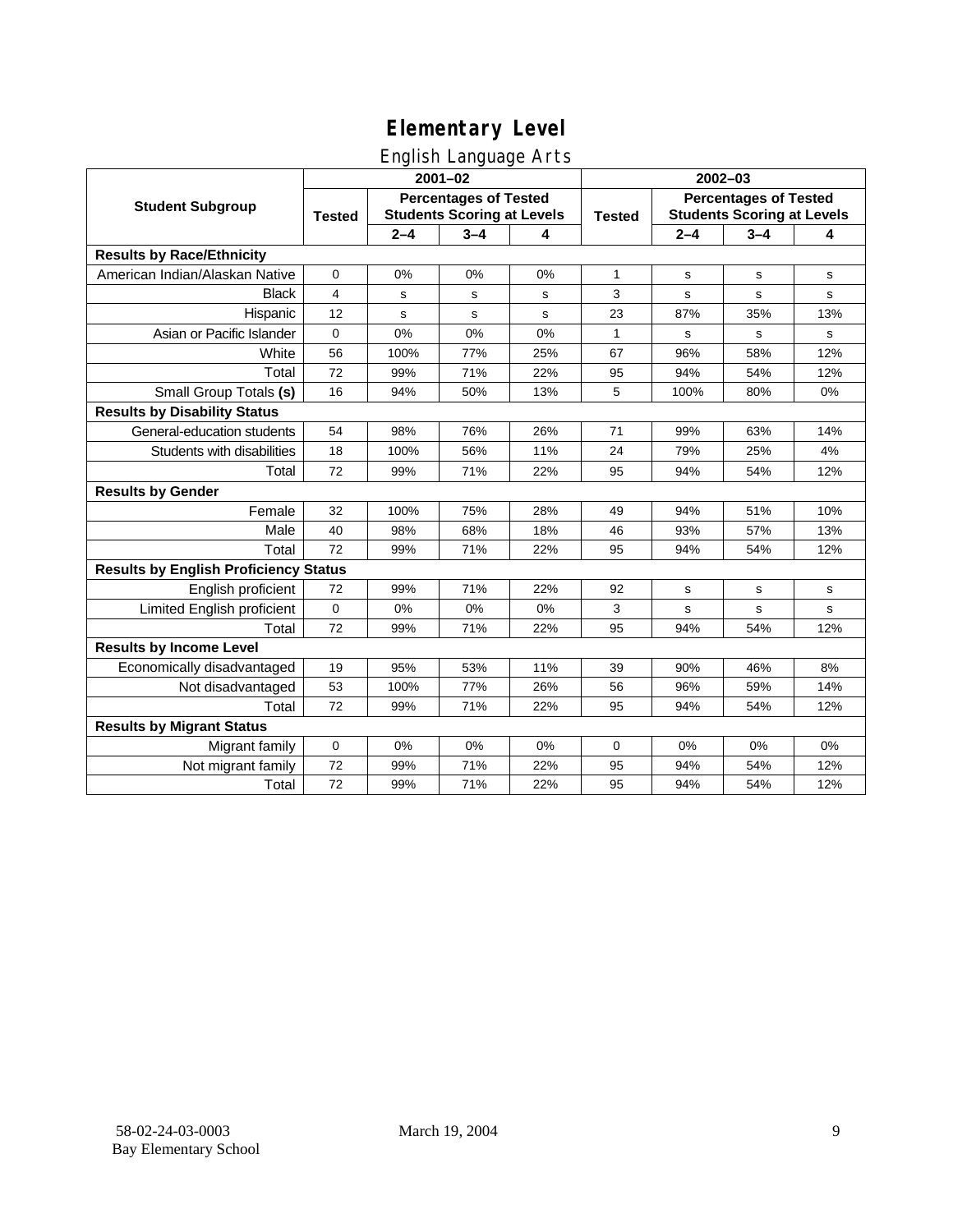### Mathematics

|                                              | $2001 - 02$                                                                        |         |             |               | $2002 - 03$                                                       |         |         |           |
|----------------------------------------------|------------------------------------------------------------------------------------|---------|-------------|---------------|-------------------------------------------------------------------|---------|---------|-----------|
| <b>Student Subgroup</b>                      | <b>Percentages of Tested</b><br><b>Students Scoring at Levels</b><br><b>Tested</b> |         |             | <b>Tested</b> | <b>Percentages of Tested</b><br><b>Students Scoring at Levels</b> |         |         |           |
|                                              |                                                                                    | $2 - 4$ | $3 - 4$     | 4             |                                                                   | $2 - 4$ | $3 - 4$ | 4         |
| <b>Results by Race/Ethnicity</b>             |                                                                                    |         |             |               |                                                                   |         |         |           |
| American Indian/Alaskan Native               | $\mathbf{0}$                                                                       | 0%      | 0%          | 0%            | $\mathbf{1}$                                                      | s       | s       | s         |
| <b>Black</b>                                 | $\overline{2}$                                                                     | s       | s           | s             | 3                                                                 | s       | s       | s         |
| Hispanic                                     | 17                                                                                 | s       | $\mathbf s$ | s             | 27                                                                | 93%     | 59%     | 4%        |
| Asian or Pacific Islander                    | 0                                                                                  | 0%      | 0%          | 0%            | 1                                                                 | s       | s       | ${\tt s}$ |
| White                                        | 57                                                                                 | 100%    | 91%         | 37%           | 67                                                                | 96%     | 69%     | 13%       |
| Total                                        | 76                                                                                 | 100%    | 80%         | 29%           | 99                                                                | 95%     | 65%     | 10%       |
| Small Group Totals (s)                       | 19                                                                                 | 100%    | 47%         | 5%            | 5                                                                 | 100%    | 40%     | 0%        |
| <b>Results by Disability Status</b>          |                                                                                    |         |             |               |                                                                   |         |         |           |
| General-education students                   | 57                                                                                 | 100%    | 91%         | 39%           | 75                                                                | 97%     | 71%     | 13%       |
| Students with disabilities                   | 19                                                                                 | 100%    | 47%         | 0%            | 24                                                                | 88%     | 46%     | 0%        |
| Total                                        | 76                                                                                 | 100%    | 80%         | 29%           | 99                                                                | 95%     | 65%     | 10%       |
| <b>Results by Gender</b>                     |                                                                                    |         |             |               |                                                                   |         |         |           |
| Female                                       | 33                                                                                 | 100%    | 88%         | 30%           | 53                                                                | 94%     | 60%     | 6%        |
| Male                                         | 43                                                                                 | 100%    | 74%         | 28%           | 46                                                                | 96%     | 70%     | 15%       |
| Total                                        | 76                                                                                 | 100%    | 80%         | 29%           | 99                                                                | 95%     | 65%     | 10%       |
| <b>Results by English Proficiency Status</b> |                                                                                    |         |             |               |                                                                   |         |         |           |
| English proficient                           | 71                                                                                 | 100%    | 85%         | 31%           | 91                                                                | 96%     | 67%     | 11%       |
| Limited English proficient                   | 5                                                                                  | 100%    | 20%         | 0%            | 8                                                                 | 88%     | 38%     | 0%        |
| Total                                        | 76                                                                                 | 100%    | 80%         | 29%           | 99                                                                | 95%     | 65%     | 10%       |
| <b>Results by Income Level</b>               |                                                                                    |         |             |               |                                                                   |         |         |           |
| Economically disadvantaged                   | 18                                                                                 | 100%    | 67%         | 11%           | 40                                                                | 90%     | 55%     | 0%        |
| Not disadvantaged                            | 58                                                                                 | 100%    | 84%         | 34%           | 59                                                                | 98%     | 71%     | 17%       |
| Total                                        | 76                                                                                 | 100%    | 80%         | 29%           | 99                                                                | 95%     | 65%     | 10%       |
| <b>Results by Migrant Status</b>             |                                                                                    |         |             |               |                                                                   |         |         |           |
| Migrant family                               | 0                                                                                  | 0%      | 0%          | 0%            | 0                                                                 | 0%      | 0%      | 0%        |
| Not migrant family                           | 76                                                                                 | 100%    | 80%         | 29%           | 99                                                                | 95%     | 65%     | 10%       |
| Total                                        | 76                                                                                 | 100%    | 80%         | 29%           | 99                                                                | 95%     | 65%     | 10%       |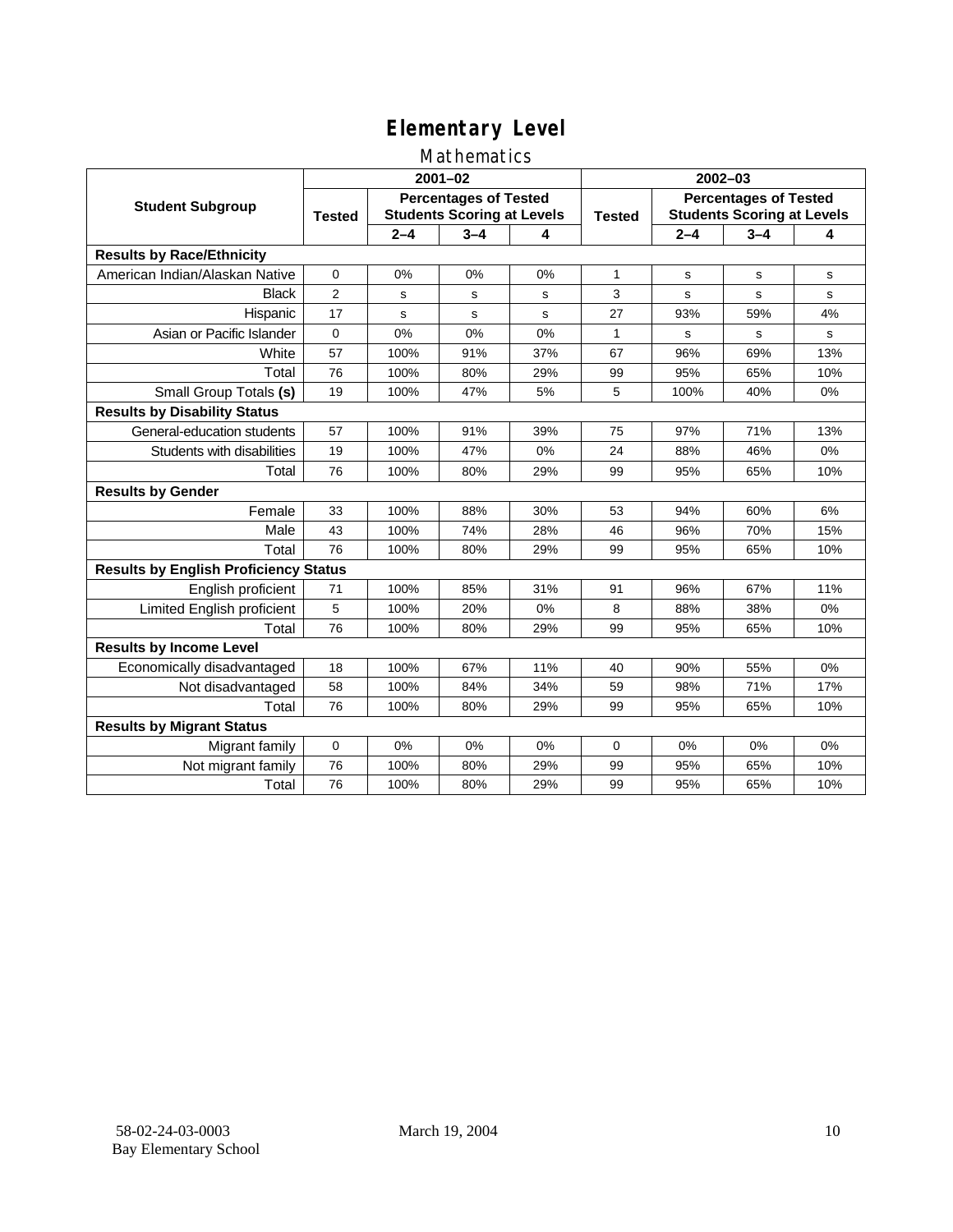### Science Multiple-Choice

|                                              | $2001 - 02$    |                                                                                              | $2002 - 03$   |                                                                                              |  |  |  |
|----------------------------------------------|----------------|----------------------------------------------------------------------------------------------|---------------|----------------------------------------------------------------------------------------------|--|--|--|
| <b>Student Subgroup</b>                      | <b>Tested</b>  | <b>Percentages of</b><br><b>Tested</b><br><b>Students</b><br><b>Scoring above</b><br>the SDL | <b>Tested</b> | <b>Percentages of</b><br><b>Tested</b><br><b>Students</b><br><b>Scoring above</b><br>the SDL |  |  |  |
| <b>Results by Race/Ethnicity</b>             |                |                                                                                              |               |                                                                                              |  |  |  |
| American Indian/Alaskan Native               | 0              | 0%                                                                                           | $\mathbf{1}$  | s                                                                                            |  |  |  |
| <b>Black</b>                                 | $\overline{2}$ | s                                                                                            | 3             | s                                                                                            |  |  |  |
| Hispanic                                     | 17             | s                                                                                            | 27            | 56%                                                                                          |  |  |  |
| Asian or Pacific Islander                    | $\mathbf 0$    | 0%                                                                                           | $\mathbf{1}$  | s                                                                                            |  |  |  |
| White                                        | 58             | 97%                                                                                          | 67            | 85%                                                                                          |  |  |  |
| Total                                        | 77             | 87%                                                                                          | 99            | 76%                                                                                          |  |  |  |
| Small Group Totals (s)                       | 19             | 58%                                                                                          | 5             | 60%                                                                                          |  |  |  |
| <b>Results by Disability Status</b>          |                |                                                                                              |               |                                                                                              |  |  |  |
| General-education students                   | 58             | 93%                                                                                          | 75            | 81%                                                                                          |  |  |  |
| Students with disabilities                   | 19             | 68%                                                                                          | 24            | 58%                                                                                          |  |  |  |
| Total                                        | 77             | 87%                                                                                          | 99            | 76%                                                                                          |  |  |  |
| <b>Results by Gender</b>                     |                |                                                                                              |               |                                                                                              |  |  |  |
| Female                                       | 34             | 85%                                                                                          | 53            | 68%                                                                                          |  |  |  |
| Male                                         | 43             | 88%                                                                                          | 46            | 85%                                                                                          |  |  |  |
| Total                                        | 77             | 87%                                                                                          | 99            | 76%                                                                                          |  |  |  |
| <b>Results by English Proficiency Status</b> |                |                                                                                              |               |                                                                                              |  |  |  |
| English proficient                           | 71             | 92%                                                                                          | 91            | 82%                                                                                          |  |  |  |
| Limited English proficient                   | 6              | 33%                                                                                          | 8             | 0%                                                                                           |  |  |  |
| Total                                        | 77             | 87%                                                                                          | 99            | 76%                                                                                          |  |  |  |
| <b>Results by Income Level</b>               |                |                                                                                              |               |                                                                                              |  |  |  |
| Economically disadvantaged                   | 18             | 72%                                                                                          | 40            | 65%                                                                                          |  |  |  |
| Not disadvantaged                            | 59             | 92%                                                                                          | 59            | 83%                                                                                          |  |  |  |
| Total                                        | 77             | 87%                                                                                          | 99            | 76%                                                                                          |  |  |  |
| <b>Results by Migrant Status</b>             |                |                                                                                              |               |                                                                                              |  |  |  |
| Migrant family                               | 0              | 0%                                                                                           | 0             | 0%                                                                                           |  |  |  |
| Not migrant family                           | 77             | 87%                                                                                          | 99            | 76%                                                                                          |  |  |  |
| Total                                        | 77             | 87%                                                                                          | 99            | 76%                                                                                          |  |  |  |